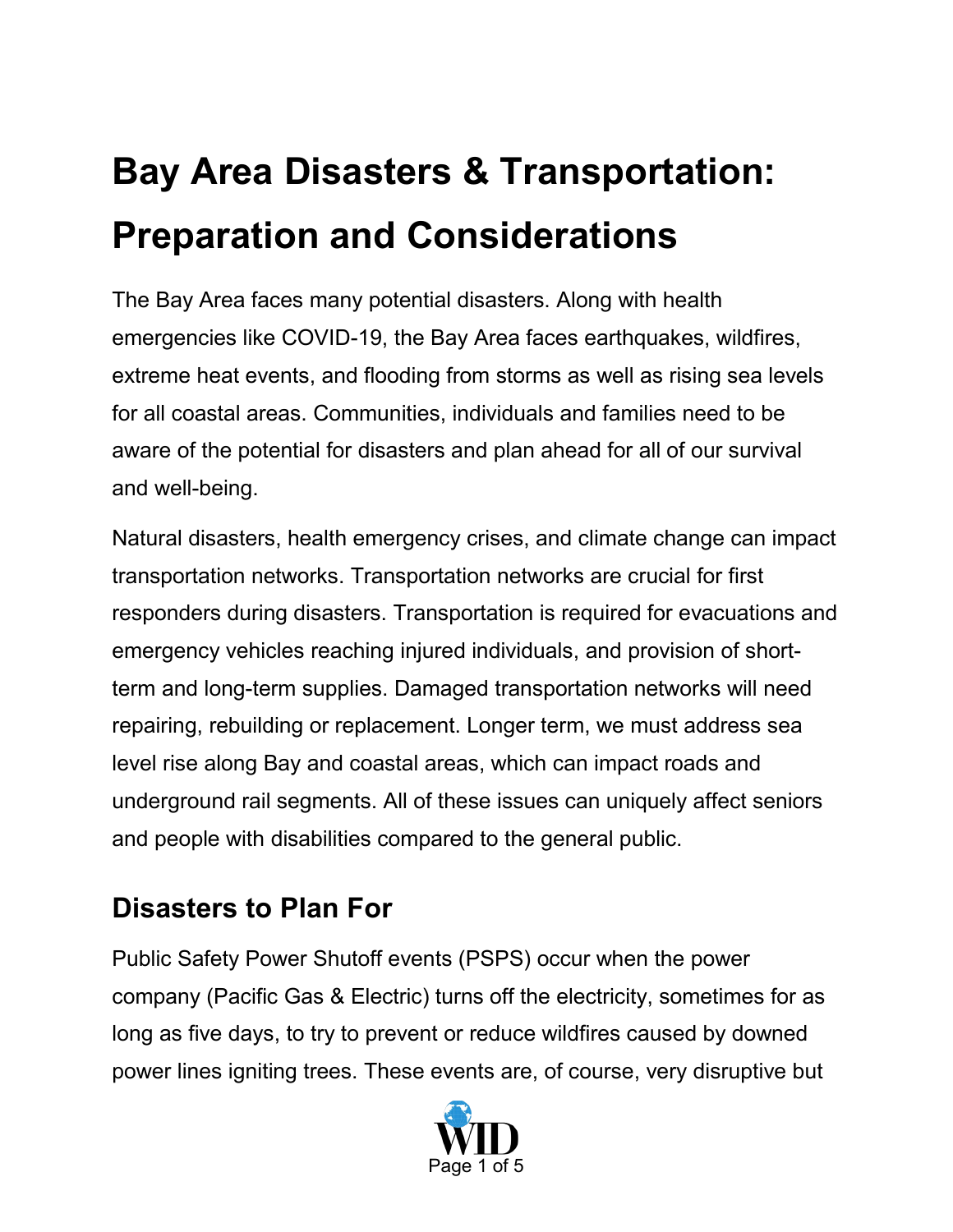will likely continue for the coming years, due to a combination of poorlymaintained equipment, inadequate tree-trimming, and increasing wildfire danger from climate change. This impacts the operation and reliability of electrified transportation. PSPS events will also affect cell phones and other communication networks that support individuals' ability to attain transportation, such as calling paratransit, using a ride-sharing app or navigating with a smart phone-based map. These PSPS events can be lifethreatening to people with disabilities who need power for their survival due to use of respirators, air-conditioning, and other powered devices and elevators.

Extreme heat events may change transportation patterns for some people. For example, some may need to avoid non-air-condition transportation, limit time outdoors at transit stops, or may need to find transportation to cooling shelters or places with air conditioning like public libraries.

Unexpected health emergencies – such as the Covid-19 crisis – can also make transportation services unavailable, limit operation of transportation services, and/or limit transportation ridership.

## **Community & Individual Safety Planning**

All these factors impact people with disabilities and seniors in specific ways, and must cause individuals to plan for their own safety. Things that individuals and communities must consider include:

● Immediate evacuation from wildfires and floods will be difficult for seniors and people with disabilities, who are less likely to own

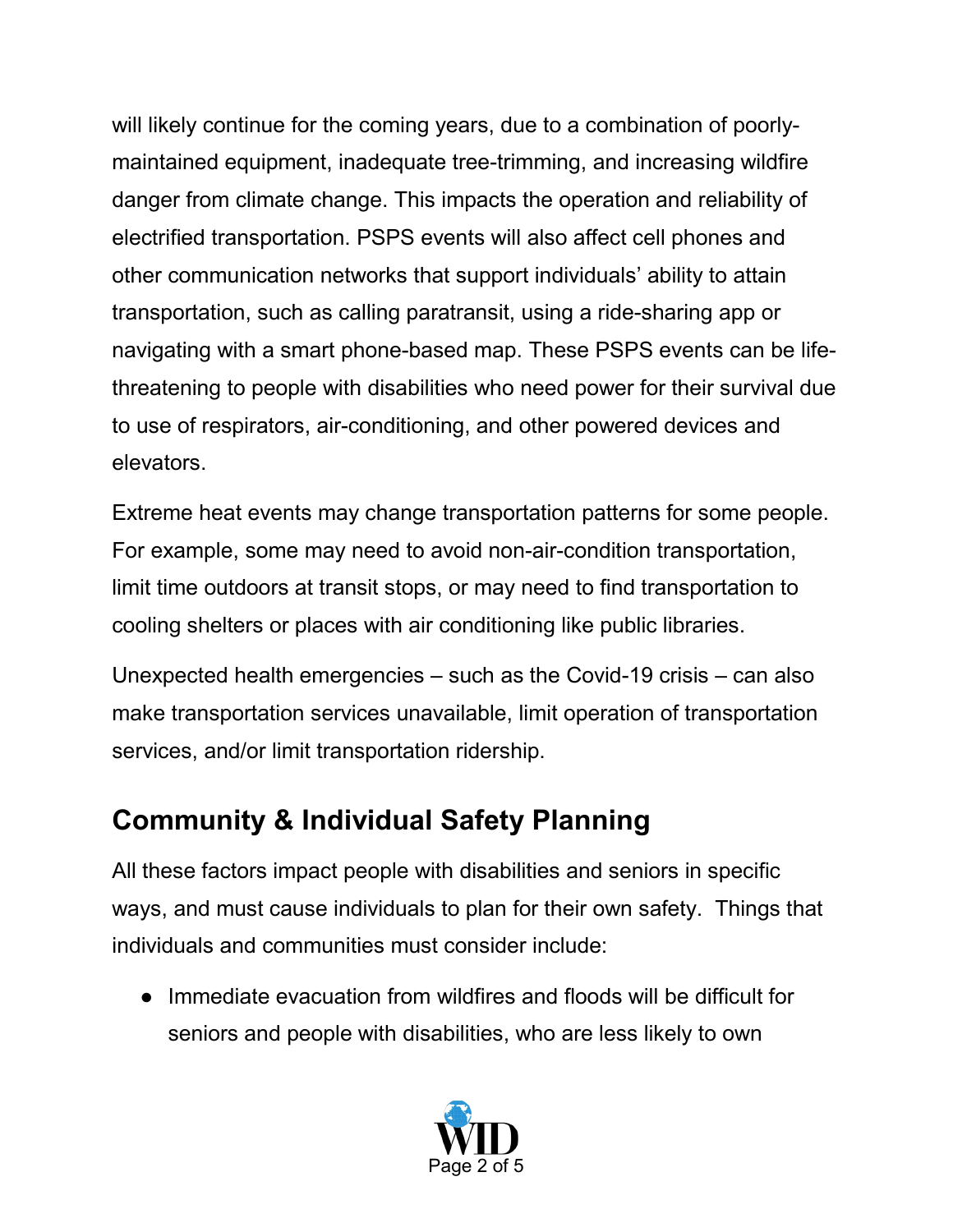personal vehicles or have driver's licenses. Individuals should plan their evacuation in advance.

- Paratransit may evacuate those with enough advance warning of oncoming disasters, but paratransit will not be available in active danger zones like wildfires and floods.
- Individuals who depend upon personal assistance from a caregiver may be unable to quickly get help to leave their homes.
- Without advance planning, individuals who need wheelchairaccessible vehicles may be unable to attain proper transportation in an evacuation. People who are able to transfer to somebody else's (e.g. a neighbor's) inaccessible vehicle may need to leave mobility equipment behind as they evacuate.
- Seniors and people with disabilities often experience social isolation and have limited access to news information, particularly as both groups may have less access to the Internet, smart phones, and cable television. Thus, individuals should plan to receive timely information through the news, social networks or a phone tree.
- Some seniors and people with disabilities may be especially affected by extreme heat. Some people with diabetes, circulatory conditions and spinal cord injuries have difficulty regulating their temperature and may be at risk for heatstroke. These individuals should account for this when making transportation choices, for example, avoiding all outdoor stops or going to cooling shelters more frequently or earlier than is necessary.

Individual planning and preparation for people with disabilities, seniors and families is crucial. The Governor's disaster readiness program, *Listos,* 

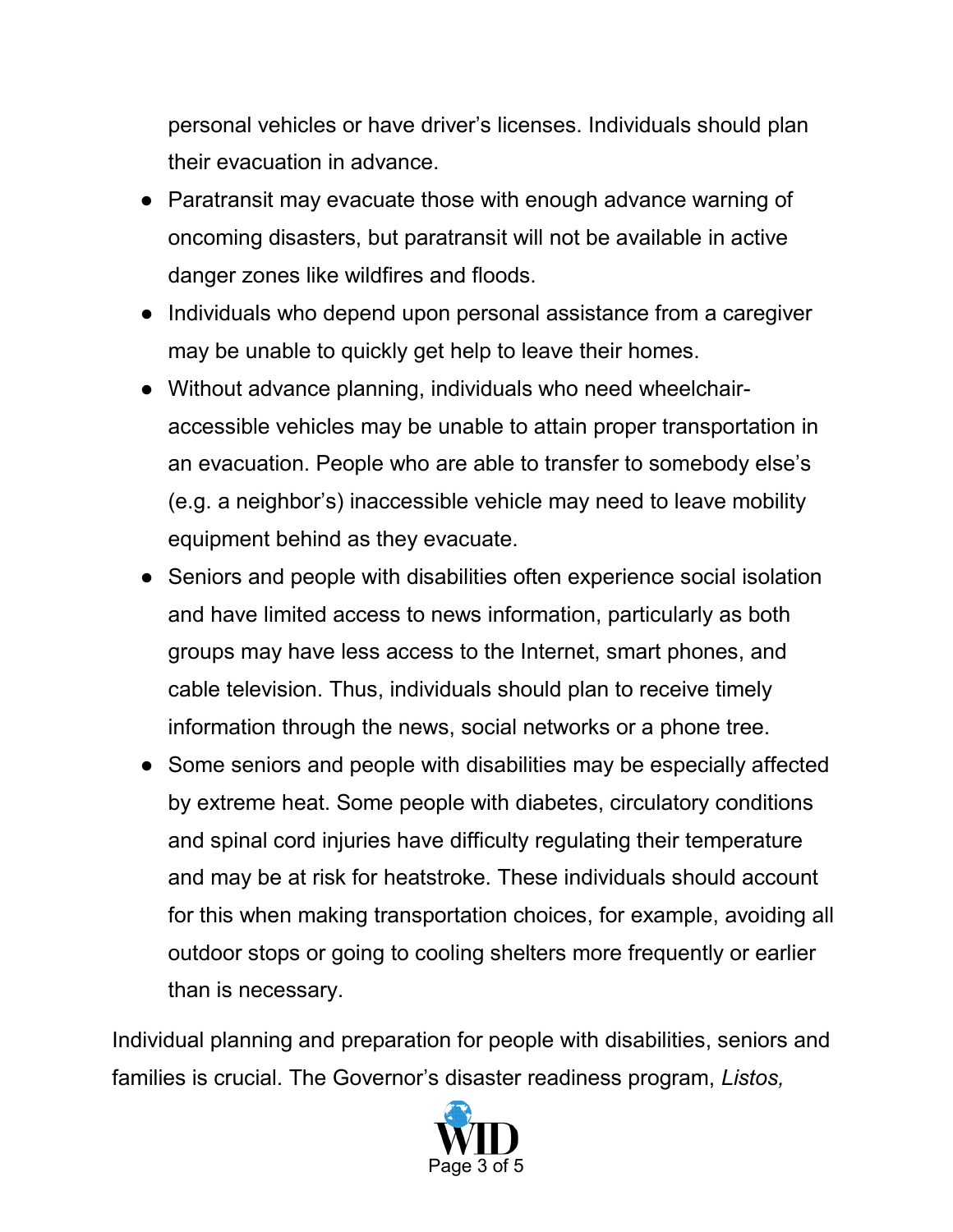("ready" in Spanish) includes information about personal planning for people with disabilities and seniors. [https://www.listoscalifornia.org/.](https://www.listoscalifornia.org/) This program encourages this "4 Step" approach:

- 1. List "five trusted allies" and their contact information, including at least one outside the region with whom you could coordinate communication with your circles of people;
- 2. List your health needs, devices and medications that you would need either if you had to evacuate, or shelter in place;
- 3. Create one or more supplies kits ("go-bags") with personal essentials, which you could grab if you needed to evacuate, to be stowed at your own and others' homes, workplaces or cars. More information of disaster readiness is found here:
- 4. Make an evacuation plan by contacting your nearby neighbors if you need assistance with transportation. Register for "Alerts" that provide advance warning on your phone and email of potential emergency events, through either PG&E or your county.

## **Exercising the Right to Community Support**

Disability advocacy organizations and municipal groups are working to develop measures well beyond the "do-it-yourself" approach to disaster survival for people with disabilities and seniors. These populations, by law, are entitled to greater community support and assistance, affording specific provisions for inclusion and accommodations. But regulations have not yet been fully developed or implemented with respect to disasters.